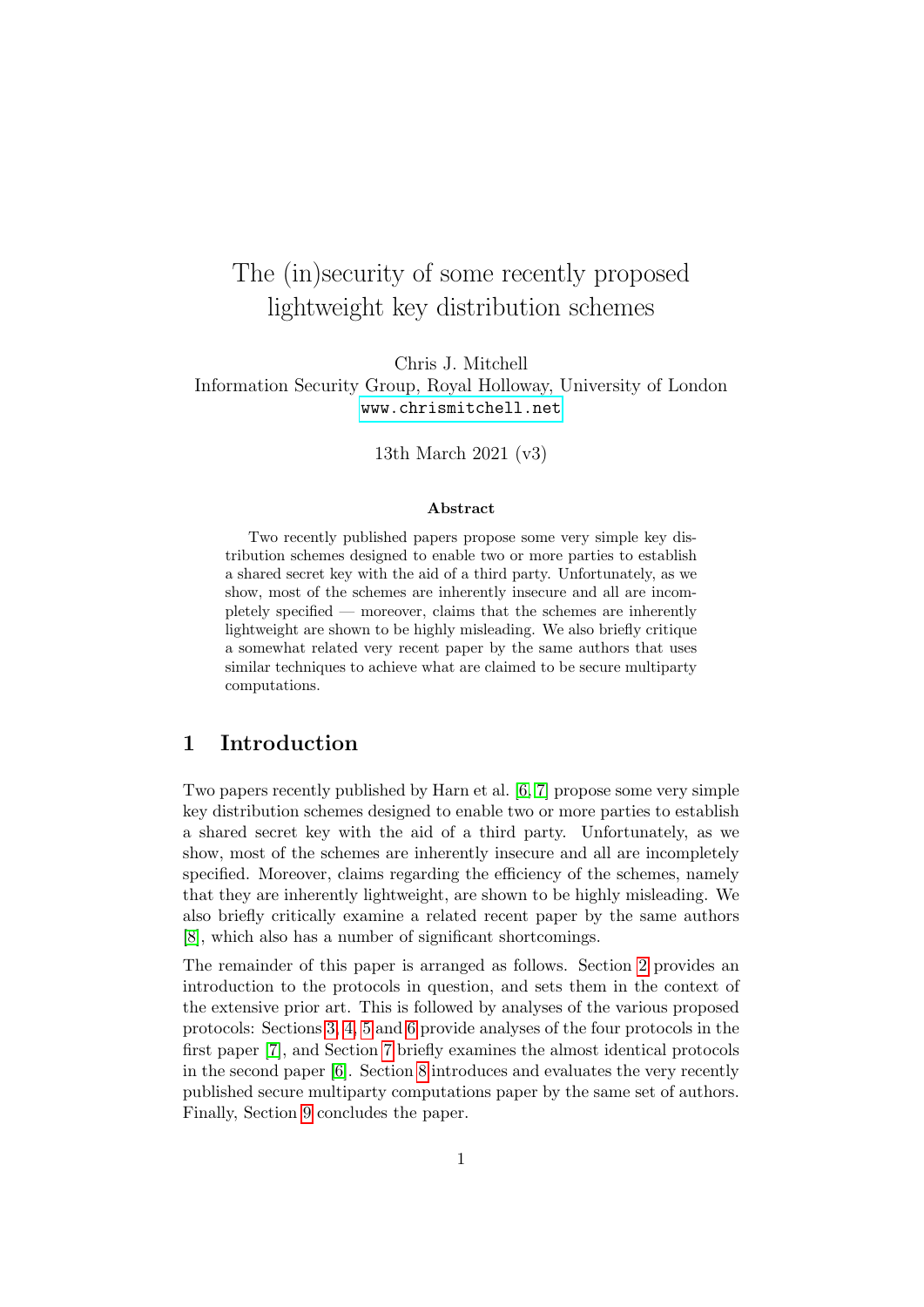# <span id="page-1-0"></span>2 Background

The two key distribution papers, whilst having very closely-related content and the same set of authors, do not refer to each other, and it is hard to know which was submitted first. For simplicity we refer throughout to Paper A [\[7\]](#page-16-1), and Paper B [\[6\]](#page-16-0). Since the two schemes in Paper B [\[6\]](#page-16-0) both appear to be slightly elaborated versions of two of the schemes in Paper A [\[7\]](#page-16-1), we consider Paper A first.

### 2.1 Paper A

Paper A [\[7\]](#page-16-1) presents a total of four closely related schemes, which we refer to below as A1–A4. They all involve using a combination of a Key Derivation Function (KDF) (see, for example, ISO/IEC 11770-6:2016 [\[11\]](#page-16-3)) and preestablished shared secret keys to establish new one-time session keys for pairs or groups of participants.

All the schemes work in essentially the same way. Long-term secret keys are first used to create one-time keys, using a KDF. The newly generated one-time keys are then combined using bit-wise exclusive-or to create the desired session keys. We provide details of the individual schemes below.

#### 2.2 Paper B

Paper B [\[6\]](#page-16-0) presents two schemes which also reply on KDFs and pre-established shared secrets — we refer to these as B1 and B2. As we observe below, both B1 and B2 are essentially the same as scheme A3.

### <span id="page-1-1"></span>2.3 Threat models

Neither of the two papers explicitly give the threat model in the context of which the protocols are designed to operate. We therefore assume (as is common practice — see, for example, Boyd et al.  $[2]$ ) that messages are sent between participants via an unreliable channel, i.e. one where an adversary can eavesdrop on messages and also delete, modify or insert spurious messages. Of course, any such channel can be upgraded to a secure channel using well-established technology such as TLS [\[16\]](#page-16-4), but in such a case the protocols described in the two papers would not be needed — keys could simply be transferred in cleartext.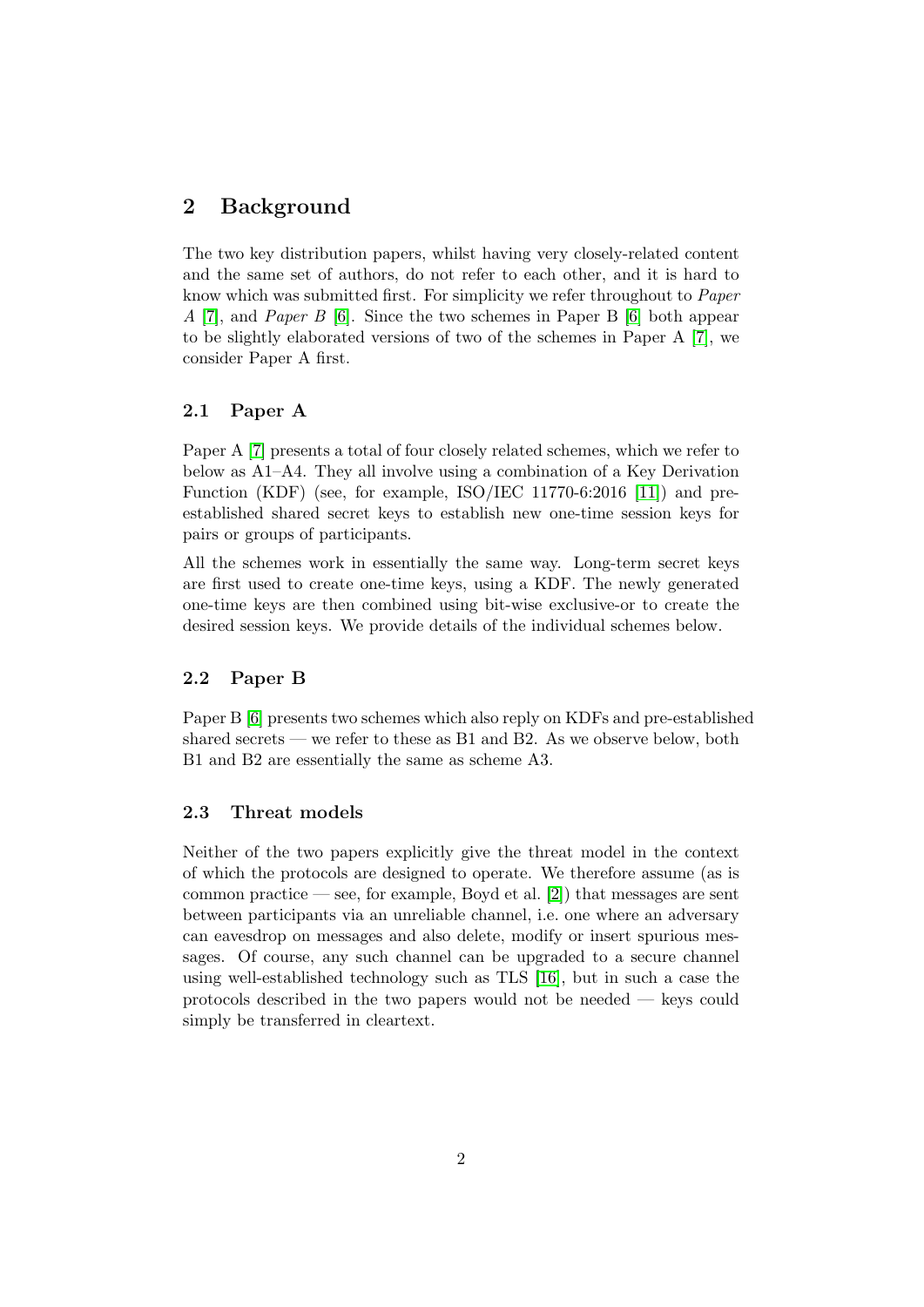#### 2.4 The prior art

There is a large and very well-established literature on protocols designed to enable two parties to establish a shared secret session key with the aid of a trusted third party with whom they both share a long-term secret key. A classic example is that of Kerberos, whose design dates back to the mid-1980s [\[13,](#page-16-5) [14,](#page-16-6) [17\]](#page-17-0). An extensive discussion of such protocols can be found in the landmark 1990s Handbook of Applied Cryptography [\[15\]](#page-16-7), and the first edition of a standard for secret-key-based key establishment protocols, ISO/IEC 11770-2, was published in 1996  $[9]$  — the current version of the standard was published in 2018 [\[12\]](#page-16-9). For an up-to-date summary of the state of the art, and a review of the history of the subject area, the reader is referred to Chapter 3 of the excellent Boyd et al. [\[2\]](#page-15-0).

Unfortunately, much of this prior art is either not known to the authors or has been ignored. Certainly, no attempt has been made in either of Papers A or B to provide a comparison of the efficiency and/or the security properties of the proposed schemes with the prior art.

# <span id="page-2-0"></span>3 Scheme A1

#### 3.1 Operation

The first scheme in Paper A  $([7], \S 3.1)$  $([7], \S 3.1)$  $([7], \S 3.1)$  is designed to enable two parties (A and  $B$ ) to establish a shared secret session key, with the aid of a trusted third party  $C$ . A and  $B$  both share a long-term secret key with  $C$  (which we label  $L_{AC}$  and  $L_{BC}$ , respectively), although A and B do not, a priori, share a key — explaining the role of C. Third party C is trusted to the extent that it chooses the value of the secret session key to be shared by  $A$  and  $B$ .

All parties are also assumed to have access to a KDF  $f$ , the nature of which is not precisely specified. For the purposes of this discussion, and in line with common practice, we suppose that  $f$  takes two inputs, namely (a) a secret key, and (b) some one-time data (which may be public), and outputs a secret key (this is what is referred to in ISO/IEC 11770-6 as a key expansion function). The nature of this function is also not specified, but typically it is instantiated as a CBC-MAC, i.e. a Message Authentication Code based on a block cipher in CBC mode (see, for example, ISO/IEC 9797-1 [\[10\]](#page-16-10)). It could also be instantiated using a cryptographic hash function, although the computational complexity is likely to be very similar to use of a block cipher. Most importantly, regardless of how it is implemented, it must be computationally infeasible to recover the input secret key even if a number of outputs are known. Note that all the schemes in both papers use such a function f, and we implicitly assume throughout that this has been agreed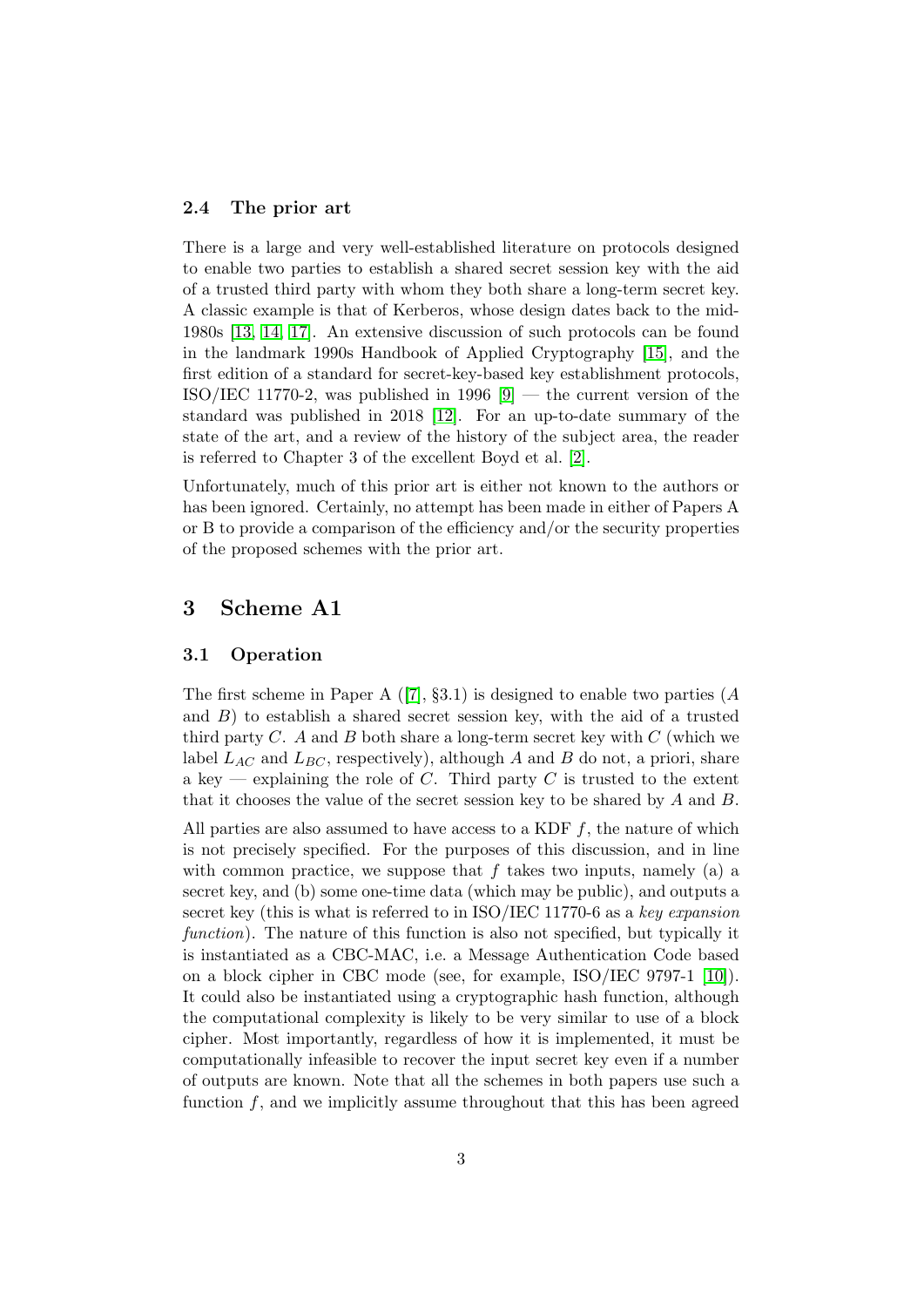in advance.

The scheme has two phases.

- 1. In Phase 1, which is only briefly sketched in §3.1.2 of Paper A:
	- $\bullet$  A, B and C (by some unspecified means) agree on a public nonce value N;
	- $\bullet$  A and C use a public nonce N and the KDF f to compute a one-time shared secret key as  $K_{AC} = f(L_{AC}, N);$
	- $\bullet$  B and C make an analogous calculation to compute a one-time shared secret key as  $K_{BC} = f(L_{BC}, N)$ .

It is implicit that  $N$  should be generated in such a way that it is only ever used once.

- 2. In Phase 2, C chooses a one-time session key  $K_{AB}$  to be shared by A and B, which must have the same bit-length as  $K_{AC}$  and  $K_{BC}$ , and distributes it to them both in the following way:
	- C computes  $C_A = K_{AB} \oplus K_{AC}$  (where here and throughout  $\oplus$ denotes bit-wise exclusive-or) and sends this value to  $A$ ;
	- A computes  $C_A \oplus K_{AC} = K_{AB}$  to recover the session key;
	- in parallel, C computes and sends  $C_B = K_{AB} \oplus K_{BC}$  to B, who can compute  $C_B \oplus K_{BC} = K_{AB}$ .

That is, at the end of Phase 2,  $A$  and  $B$  will share the session key  $K_{AB}$ .

#### 3.2 Efficiency and comparisons

The authors of Paper A make the following claims (see [\[7\]](#page-16-1) §3.1.2).

The operation of this proposed scheme is lightweight since it only needs to evaluate the positions of matching bits between two keys which is equivalent to the computation of a logical exclusive or (XOR) operation. In summary, the scheme is very efficient in computation since logic XOR is the simplest operation and it is also efficient in communication since it is non-interactive.

It is true that Phase 2 of the scheme does involve bit-wise exclusive-or operations. However, Phase 1 requires both A and B to compute the function  $f$ , i.e. to perform at least one block cipher encryption or hash function computation, which is nowhere near so lightweight as an XOR — typically, a hash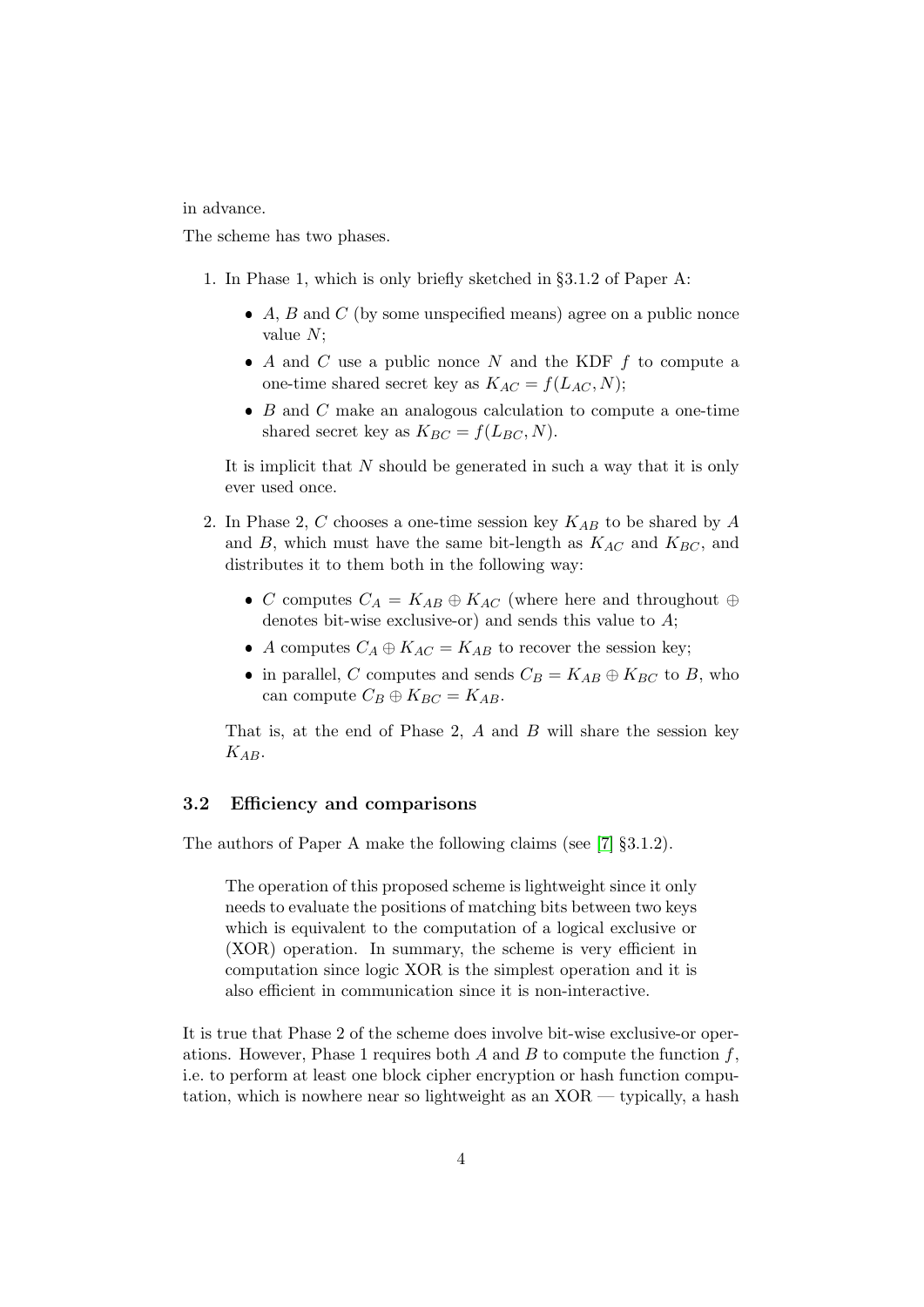function computation is of the same order of complexity as a block cipher encryption. The claim made in the paper is thus extremely misleading.

It is helpful to consider how the scheme compares with various well-established protocols of this general type, i.e. in which a shared secret session key is established between two parties with the help of a trusted third party, with whom both parties share a long-term secret key. ISO/IEC 11770-2 [\[12\]](#page-16-9) specifies four protocols of this type, namely Mechanisms 7–10, which are referred to as Mechanisms using a Key Distribution Centre. These protocols have been extensively analysed over the 25 years since the standard first appeared, and (after some minor modifications) there is now robust evidence that they meet the claimed security properties (see, in particular, Cremers and Horvat  $[3, 4]$  $[3, 4]$ .

The four protocols have slightly varying security properties, and two of them also include an optional step designed to enable  $A$  and or  $B$  to confirm that their counterpart has successfully received the shared key. Since such a property is not provided by scheme A1, we ignore the optional steps. Table B.1 in Annex B of ISO/IEC 11770-2 [\[12\]](#page-16-9) helpfully provides a detailed comparison of the protocols, stating that all four protocols require A and B to perform one encryption operation, with the exception of Mechanism 10 which requires one of the two parties to perform two such operations. A superficial analysis therefore suggests that the complexity of these existing standardised protocols is actually directly comparable with Scheme A1.

Finally note that, whilst I am not aware that the precise protocol has previously been proposed (there are so many possible variants), something rather similar was proposed by Gong over 30 years ago [\[5\]](#page-15-3). It is interesting to note that an issue was found with this latter scheme by Boyd and Mathuria in 1997 [\[1\]](#page-15-4).

#### 3.3 Security analysis

Unfortunately it appears that Scheme A1 is subject to a simple attack. We sketch one possible attack scenario. The attack hinges on the fact that there is no specified means for the parties to agree on who is involved in the protocol at the beginning of Phase 1. We assume that the protocol set-up (including setting up the nonce) takes place via a public channel, with no protection for the exchanged messages; of course, such an exchange could be made secure but this would require further use of cryptography, making the protocol even less 'lightweight'.

In line with the assumed threat model stated in Section [2.3,](#page-1-1) we suppose that a malicious third party  $E$  can control the communications channel with respect to a victim user  $A$ . We suppose that  $E$  convinces  $A$  that a secret key is being established with party  $B$  (who is actually not involved).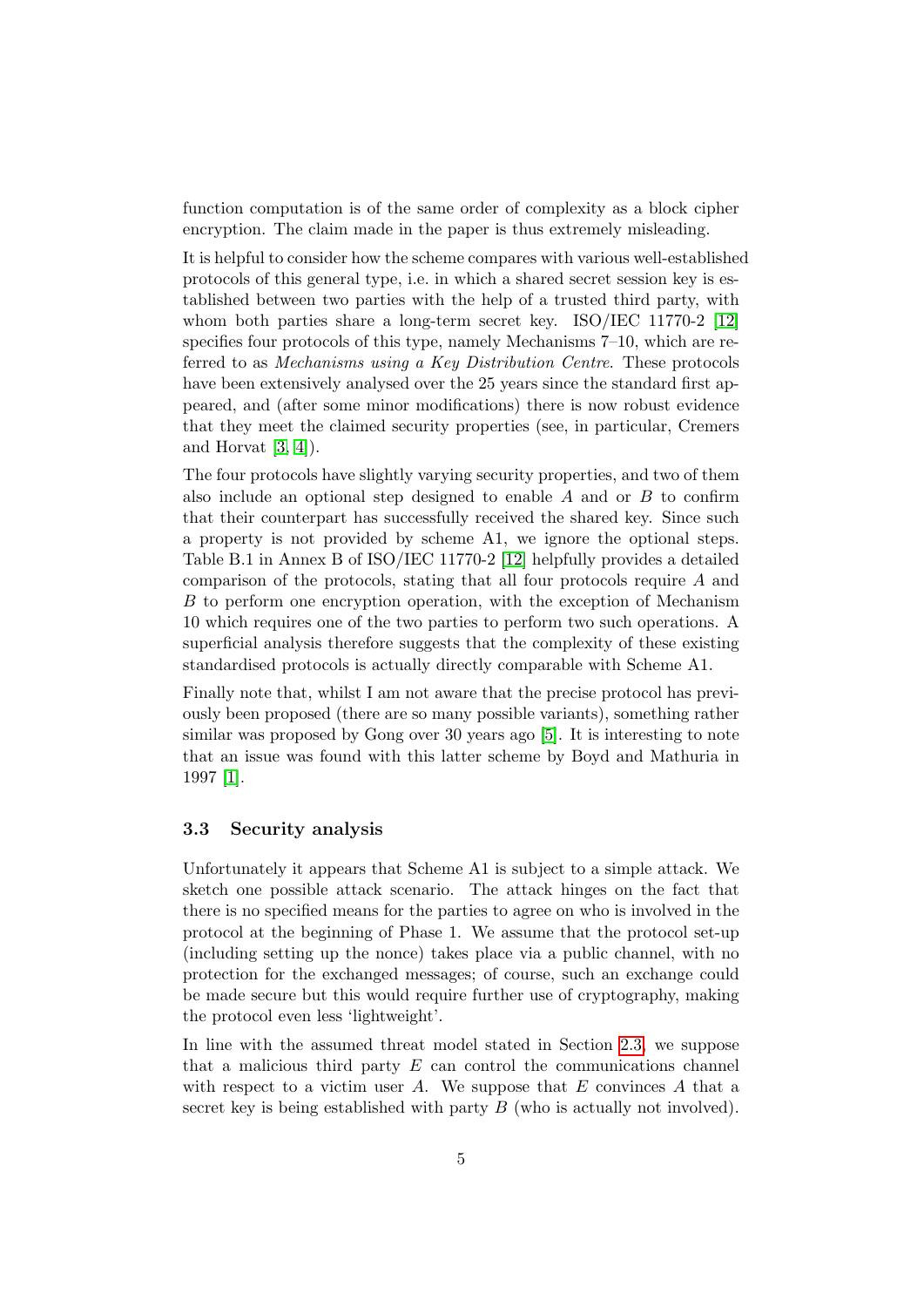The third party C believes it is establishing a secret key between A and another (legitimate) party  $D$ . All active parties (i.e.  $A, C$  and  $D$ ) agree on the nonce N.

C computes a one-time key for A as  $K_{AC} = f(L_{AC}, N)$ , chooses the session key  $K_{AD}$  and sends  $K_{AC} \oplus K_{AD}$  to A (the malicious party E does not interfere with this message). A can now also compute  $K_{AC}$  and uses it to recover  $K_{AD}$ , which A believes is shared with B. Simultaneously C computes a one-time key for D as  $K_{AD} = f(L_{AC}, N)$ , and computes and sends  $K_{DC} \oplus K_{AD}$  to D; D now recovers  $K_{AD}$ , which D (correctly) believes is shared with A.

That is, at the end of the protocol A has a session key which it believes is shared with  $B$  but is actually shared with  $D$ . This is clearly a breach of the protocol objectives, especially if we observe that D could be the same as the malicious entity  $E$ . Indeed, by repeating this deception with party  $B$ ,  $E$ could end up with session keys shared with  $A$  and  $B$ , which  $A$  and  $B$  believe are shared by each other. This would enable  $E$  to act as an eavesdropping 'man-in-the-middle', reading messages sent between A and B which A and B believe are securely encrypted.

There are a range of possible 'fixes' to the protocol. One possibility would be to include the identifiers for A and B in the inputs to the KDF  $f$ , i.e. so that one-time keys are computed as function of both a nonce and unique identifiers for the parties involved. However, as is well-known, proposing ad hoc fixes to protocols without providing rigorous evidence of security is a dangerous path, and so even a fixed-up version should only be considered for real-world use subject to the recommendations below.

#### 3.4 Recommendations

If such a protocol is to be seriously considered for use then the following points need to be addressed.

- A modification to address possible attacks, such as that outlined above, needs to be fully specified.
- A threat model needs to be carefully defined, and a formal security model for the properties of the protocol needs to be given that matches the threat model.
- A proof of security in the chosen security model needs to be given.
- A detailed performance and security comparison with existing protocols, such as those specified in  $ISO/IEC 11770-2 [12]$  $ISO/IEC 11770-2 [12]$  needs to be given, so that any performance advantages over the prior art can be verified.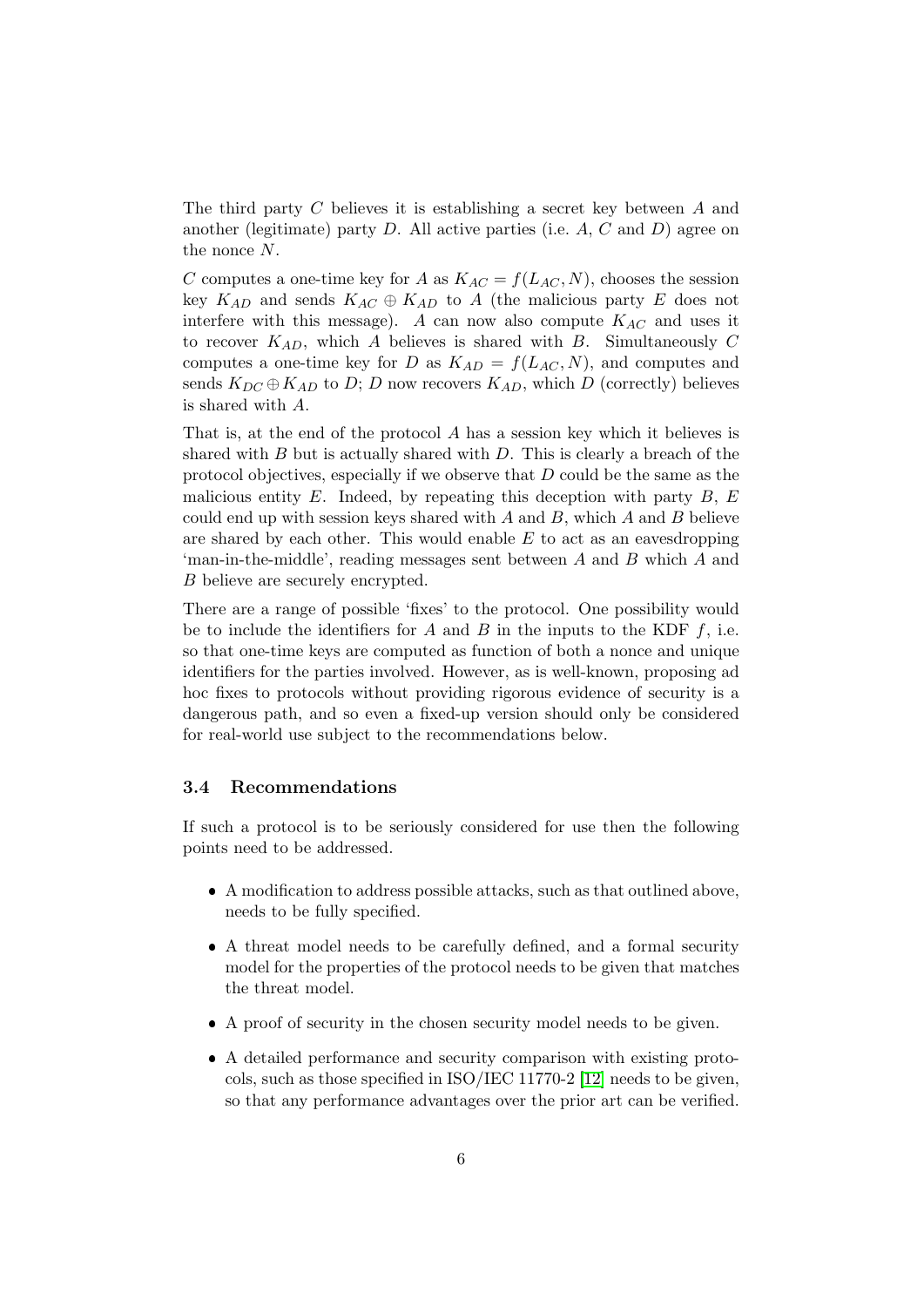# <span id="page-6-0"></span>4 Scheme A2

#### 4.1 Operation

This scheme is described in §3.2 of Paper A [\[7\]](#page-16-1). It is even simpler than the first scheme. It simply describes how an entity  $A$  can be equipped by a trusted party S with a new secret session key, assuming A and S share a long-term secret key,  $L_{AS}$  say.

There are four steps (although the first two are only briefly sketched in §3.2.2 of Paper A).

- 1. A and S (by some unspecified means) agree on a public nonce value  $N:$
- 2. A and S use the public nonce N and the KDF f to compute a one-time shared secret key as  $K_{AS} = f(L_{AS}, N);$
- 3. S chooses a one-time session key  $K$  to be shared by  $A$  and  $S$ , which must have the same bit-length as  $K_{AS}$ , computes  $C_S = K_{AS} \oplus K$ , and sends this value to A;
- 4. A recovers  $K = C_S \oplus K_{AS}$ .

### 4.2 Efficiency and comparisons

Analogously to Scheme A1, the authors of Paper A make the following claims  $([7], \S3.2.2).$  $([7], \S3.2.2).$  $([7], \S3.2.2).$ 

In summary, the scheme is very efficient in computation since it needs only one logical XOR operation for both server and user and is efficient in communication since it is non-interactive.

Just as for Scheme A1, the protocol requires  $A$  and  $S$  to compute the function f, i.e. at least one block cipher encryption or hash function computation, which is nowhere near so lightweight as a single bit-wise XOR. The efficiency claim is thus again extremely misleading.

Interestingly, steps 1 and 2 of the mechanism are essentially identical to the steps in Key Establishment Mechanism 1 of ISO/IEC 11770-2 [\[12\]](#page-16-9).

#### 4.3 Security analysis and recommendations

As the standard makes clear, ISO/IEC 11770-2 Key establishment mechanism 1 (which corresponds to steps 1 and 2 of Scheme A2) does not provide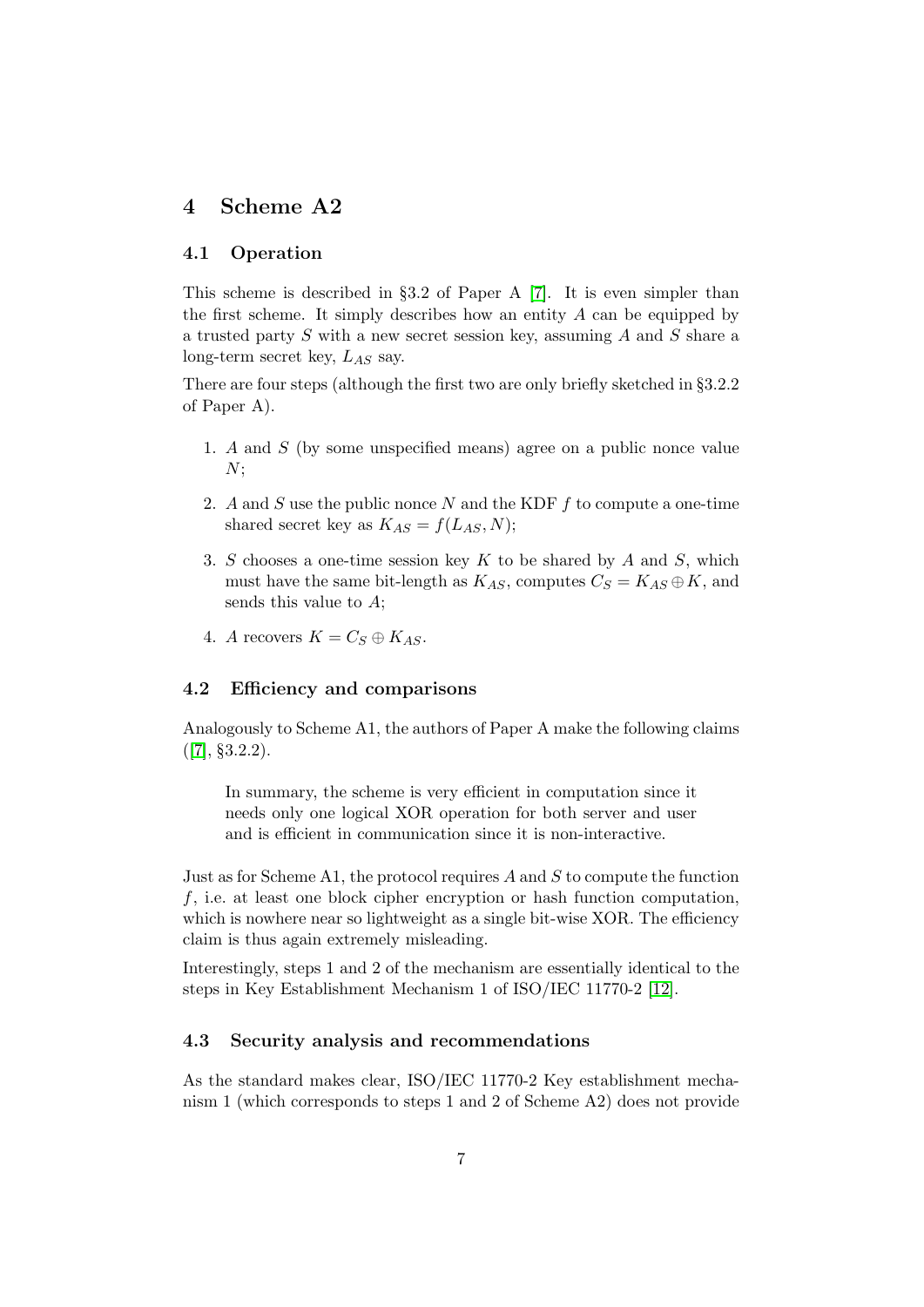authentication of the one-time key — i.e. of the key  $K_{AS}$  using the above notation. This is because there is no means provided for  $A$  and  $S$  to securely agree on the value of the nonce  $N$  — moreover,  $C_S$  is also not authenticated. As a result, it follows that the session key  $K$  established by Scheme A2 is not authenticated, i.e. it could even be the case that this key is known to a party other than A or S.

Therefore, unless additional mechanisms are put in place to guarantee the timeliness and origin of the nonce  $C$  and the value  $C<sub>S</sub>$ , the mechanism should not be used. A set of six mechanisms of this general type with wellunderstood security properties are given in Clause 6 of ISO/IEC 11770-2 [\[12\]](#page-16-9), and depending on the context and precise security requirements, one of these should be used in preference to Scheme A2; that is, of course, unless the communications channel is already made secure by other means.

### <span id="page-7-0"></span>5 Scheme A3

This slightly more complex scheme can be found in §3.3 of Paper A. It is designed to enable a group of three or more users to establish a shared session key using pre-established long-term shared secret keys. Two versions are given: first a scheme designed specifically for three parties, and subsequently a scheme for an arbitrary-sized group. We consider them in turn.

#### 5.1 The three-party scheme

The scheme is a simple derivative of Scheme A1. The only difference is that pre-established long-term secret keys are assumed to be shared by every pair of the three parties (labeled A, B and C). These are then combined with an agreed nonce using a KDF to generate three one-time shared secret keys  $K_{AB}$ ,  $K_{AC}$  and  $K_{BC}$  (shared by A and B, A and C, and B and C, respectively).

Any one of the parties, which we assume to be  $A$  (without loss of generality), computes  $C_A = K_{AB} \oplus K_{AC}$  and sends it to both B and C. Both B and C can now recover the pair of keys  $(K_{AB}, K_{AC})$  — which are also known to A — and a combination of these two keys, e.g. using a KDF, forms the group key.

Since it is essentially the same as Scheme A1 it suffers from the same serious security issues. Moreover, while Paper A makes the usual claim about the protocol being lightweight, its (hidden) dependence on use of the KDF for every instance of the protocol means that this claim is highly misleading.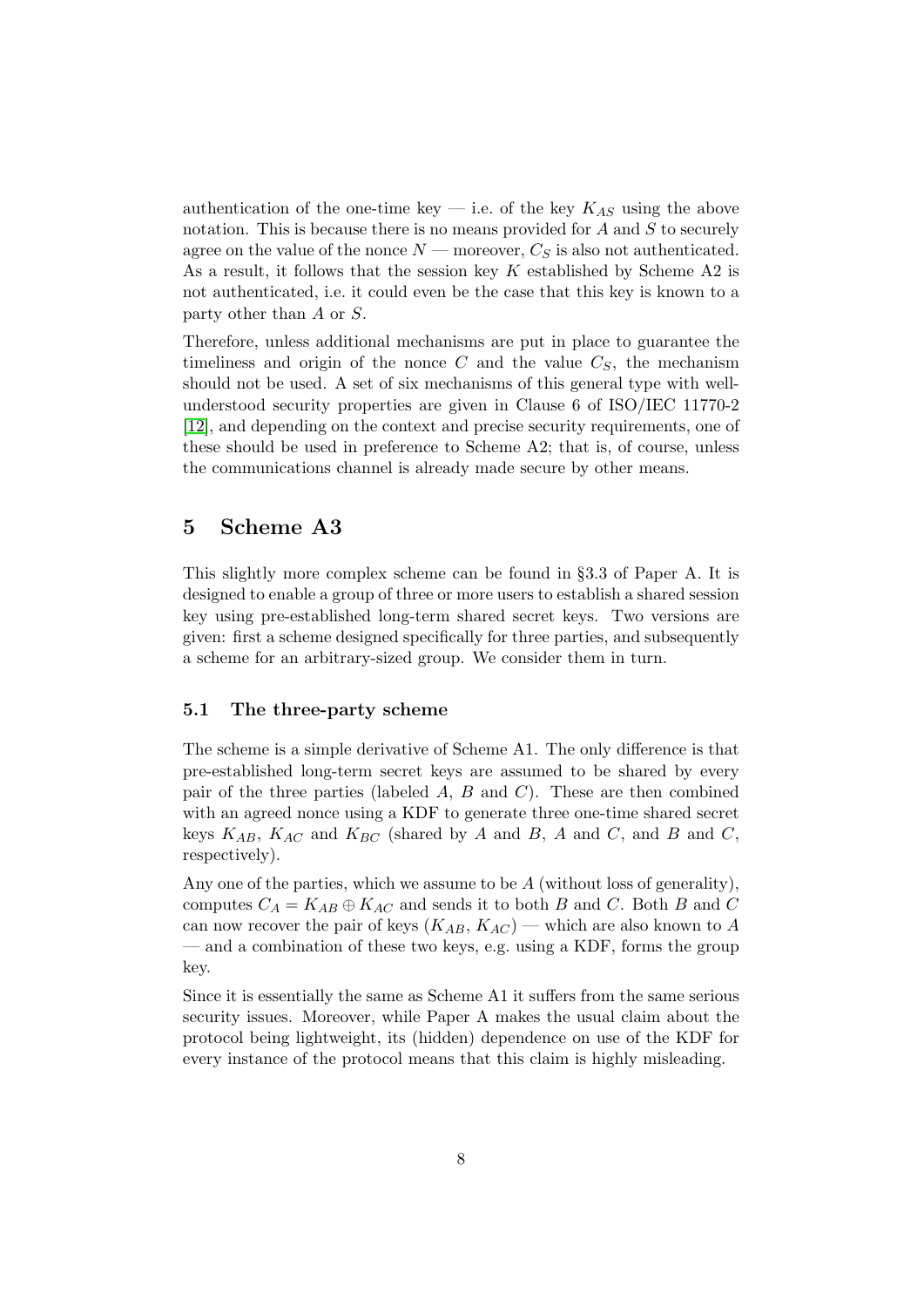#### 5.2 The multi-party version

This is an elaboration of the three-party version, which is only very briefly sketched in §3.3.2 of Paper A. One of the parties is appointed as the initiator, and somehow all of the n parties agree on the identity of the initiator and a nonce. The initiator is also assumed to pre-share a long-term secret key with all the other  $n-1$  parties. To start the protocol, one-time keys are generated as a function of the nonce and these long-term shared keys; as a result the initiator will share a one-time secret key with every other party.

The n parties are assumed to be arranged in a binary tree, rooted at the initiator (at the 'top' of the tree). The initiator then engages in a series of instances of the three-party protocol, systematically working 'down' the tree, at each stage establishing a group key shared by a larger set of participants. Finally, when the 'bottom' of the tree is reached, all participants share a single group key.

Since the three-party protocol suffers from the same major security issues as Scheme A1, as discussed above, similar issues arise with the *n*-party version of the scheme. Yet again the authors make the highly misleading claim that 'the scheme is very efficient in computation since it requires only one logical XOR operation for each user'.

# <span id="page-8-0"></span>6 Scheme A4

#### 6.1 Goals of scheme

The final scheme is described in §3.4 of Paper A [\[7\]](#page-16-1). The scheme has the same primary objective as the three-party version of Scheme A3, namely to establish a shared group key amongst three parties  $(A, B, A)$  and  $C)$  who have pre-established long-term secret shared keys. However, one difference is that this scheme is claimed to provide an authenticated group key, although what this means, and the precise threat model, are left unspecified. However, it is stated that the scheme 'should be able to prevent any outside attacker to impersonate to be any legitimate user and discover the group key'.

This implicitly means that the other three schemes are not authenticated — indeed, this is clear from the analyses of Schemes A1–A3 above. It could therefore be argued that to claim the previous schemes are insecure is unfair, as they were not designed to be secure against active attackers. However, the following points need to be taken into account when evaluating such an argument.

 At no point in Paper A (or Paper B) is there any effort to make clear that the schemes A1–A3 (and B1 and B2) are insecure and should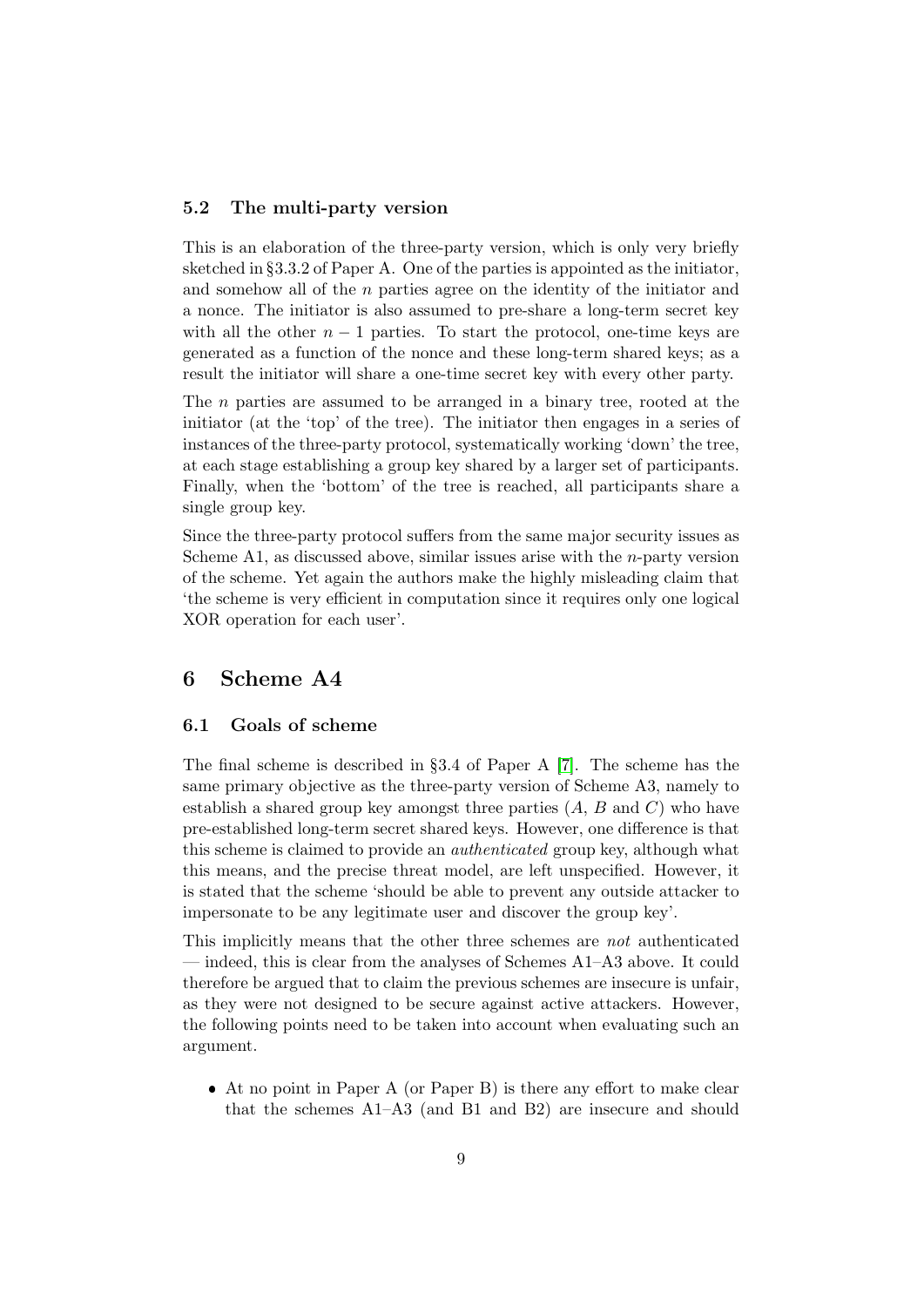only be used when the communications channels are secure, e.g. using an underlying protocol such as TLS. Indeed, the requirement for such an underlying security protocol would completely invalidate any claims about lightweight properties. Moreover, the authors state the following in §3.1 of Paper A (this is the part of the paper describing Scheme A1 — the 'basic scheme' in the language used below).

This basic scheme can be applied to many practical network applications. For example, in a wireless sensor network, each sensor has been pre-loaded with a subset of keys before deploying sensors to a geographical area in a random key distribution solution. After deploying these sensors, two neighboring sensors intend to negotiate a common key between them to establish a secure communication. In order to increase the probability of sharing an overlapping key in two different subsets of sensors, researchers have proposed various solutions. Our proposed key distribution scheme provides an alternative solution for this application. In our scheme, two sensors with no pre-shared key can establish a one-time common key through a third sensor in which both sensors have pre-shared keys with the third sensor separately.

This text clearly recommends use Scheme A1 directly, i.e. without any additional security measures, over a wireless sensor network, where such networks are likely to be deployed in an environment where interception and manipulation of data transmissions will be feasible.

- Possible attacks on Scheme A4 are described below, which enables the value of an agreed group key to be changed, i.e. so that one participant ends up with a key different to that of the two other participants. That is, despite being described as 'authenticated', the scheme does not offer significantly more protection against malicious adversaries than any of the other schemes.
- It is far from clear what the authors mean by 'authenticated' key establishment; it would seem (see below) that the only additional security property for Scheme A4 is that it can detect if A and B send inconsistent values to C.

#### 6.2 Operation

As for the three-party variant of Scheme A3, it is assumed that pre-established long-term secret keys are shared by every pair of the three parties. These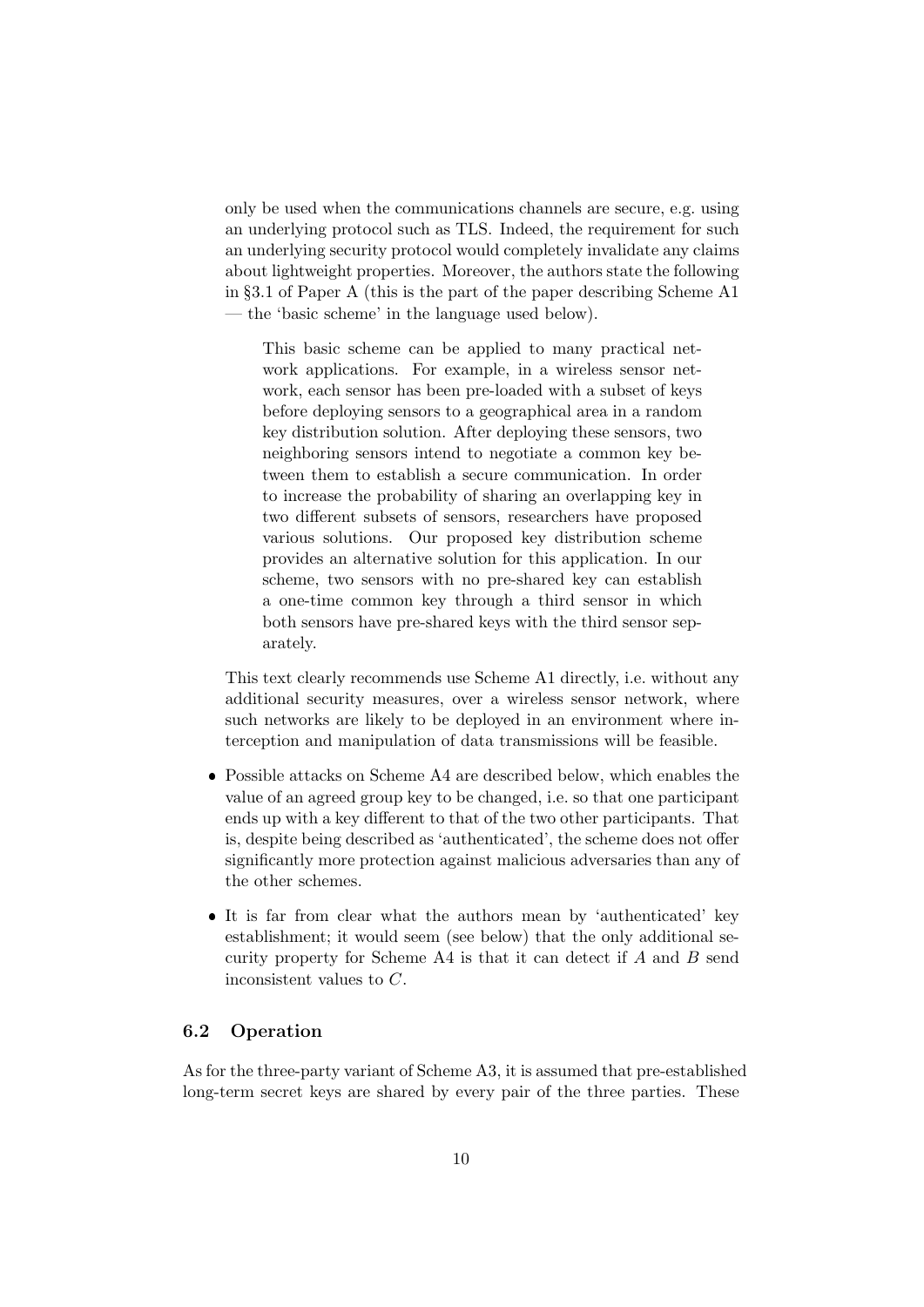are then combined with an agreed nonce using a KDF to generate three onetime shared secret keys  $K_{AB}$ ,  $K_{AC}$  and  $K_{BC}$  (shared by A and B, A and C, and  $B$  and  $C$ , respectively). We suppose that the versions of the keys held by A are  $K_{AB}^1$ ,  $K_{AC}^1$ , the versions of the keys held by B are  $K_{AB}^2$ ,  $K_{BC}^2$ , and the version of the keys held by C are  $K_{AC}^3$ ,  $K_{BC}^3$ . Of course if everything is working correctly then  $K_{AB}^1 = K_{AB}^2$ ,  $K_{AC}^1 = K_{AC}^3$ ,  $K_{BC}^2 = K_{BC}^3$ , but the protocol is designed to detect such inconsistencies.

Two of the three parties now jointly act as protocol initiators (which, without loss of generality, we assume are  $A$  and  $B$ ). Both  $A$  and  $B$  now conduct the three-party version of Scheme A3, which enables all parties to agree on the group key  $K = K_{AB}^1 = K_{AB}^2$ .

- A computes  $C_A = K_{AB}^1 \oplus K_{AC}^1$  (using its copies of these two keys) and sends it to  $C$ :
- B computes  $C_B = K_{AB}^2 \oplus K_{AC}^2$  (again using its copies of these two keys) and sends it to  $C$ ;
- C computes  $K^1 = C_A \oplus K_{AC}^3$  and  $K^2 = C_B \oplus K_{BC}^3$ . If  $K^1 = K^2$ , which should be true if all parties hold the same pre-shared keying material, the same nonce, and all messages are exchanged correctly, then C accepts  $K^1 = K^2$  as the group key (as do A and B).

#### 6.3 Analysis

As for the three previous schemes, §3.4.2 of Paper A makes a claim about the efficiency of the scheme.

Each initiator needs to execute one logic XOR operation to compute the positions of matching bits between two pairwise shared keys and the third user needs to execute two XOR operations to extract and compare a pairwise shared key which the user has no prior knowledge of it. The overall performance of this scheme is lightweight.

As in the previous cases, there is no mention of the cost of applying a KDF, which means that the efficiency claims are highly misleading.

Even more seriously, the scheme is not significantly more secure than Schemes A1 and A3, as somewhat analogous attacks apply. We sketch two possible attack scenarios. In both cases, in line with the assumed threat model stated in Section [2.3,](#page-1-1) we suppose that a malicious third party  $E$  can control the communications channel with respect to a victim user C.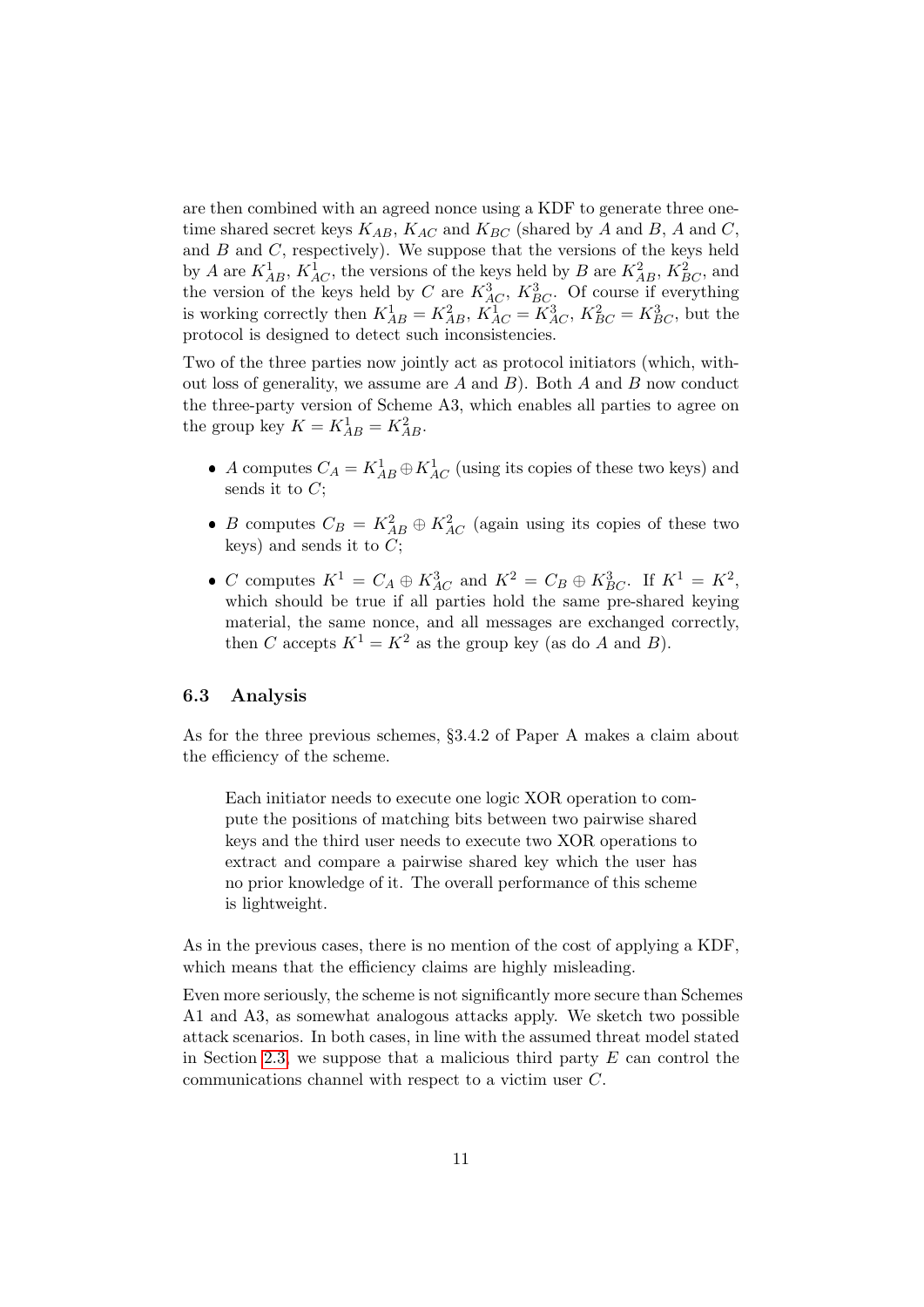In the first attack,  $E$  first chooses a block of bits  $M$  of the same length as the key  $K_{AB}$ . E now modifies the messages sent from A to C and B to C as follows:

- $C_A$  is replaced with  $C_A \oplus M$ ; and
- $C_B$  is replaced with  $C_B \oplus M$ .

It is not hard to see that C will compute  $K^1 = K^2 = K_{AB} \oplus M$ . That is, the value accepted by  $C$  will be different to the value held by  $A$  and  $B$ , i.e. the method does not provide key authentication as claimed. Of course, this attack could probably be 'fixed' by providing explicit authentication for the messages containing  $C_A$  and  $C_B$ , e.g. by adding a MAC to the two messages. However, this would make the protocols much less efficient, voiding any justification for departing from the well-established state of the art.

The second attack requires E to be able to manipulate the nonce value agreed by the participants. This is a plausible assumption — there is certainly no discussion in either of the two papers on a secure method for agreeing this nonce, and it is therefore reasonable to assume it is agreed by insecure messaging (adding an exchange to agree the nonce in a secure way would essentially require a security protocol to be run in advance of the one proposed). By comparison, this issue is addressed in previously proposed nonce-based protocols, by making the nonce exchange an explicit part of the protocol. The attack proceeds in three stages.

- 1. Suppose  $E$  convinces  $A$  to run the protocol with itself and party  $C$ , where  $A$  and  $E$  are the initiators and  $N$  is the nonce. Note that  $C$  is not actually involved  $E$  can send to A messages that are apparently from C agreeing to use of the protocol, as required. Suppose also that E intercepts the message  $C_A = K_{AE} \oplus K_{AC}$  sent from A to C (and prevents it from reaching C). Since E knows  $K_{AE}$ , E can now recover the value of  $K_{AC}$  for this value of the nonce N.
- 2. In a very similar way,  $E$  convinces  $B$  to run the protocol with itself and party  $C$ , where  $B$  and  $E$  are the initiators and the value of  $N$ is the nonce. Again  $C$  is not actually involved, and as previously we suppose that E intercepts the message  $C_B = K_{BE} \oplus K_{BC}$  sent from B to C (and also as in the previous step prevents it from reaching  $C$ ). Since E knows  $K_{BE}$ , E can recover the value of  $K_{BC}$  for this value of the nonce N.
- 3. Finally, E persuades C to run the protocol with A and B, where A and  $B$  are the initiators and the same value  $N$  is the nonce. The two parties  $A$  and  $B$  are not actually involved, and  $E$  send messages to  $C$ that are apparently from  $A$  and  $B$ , as necessary.  $E$  now chooses an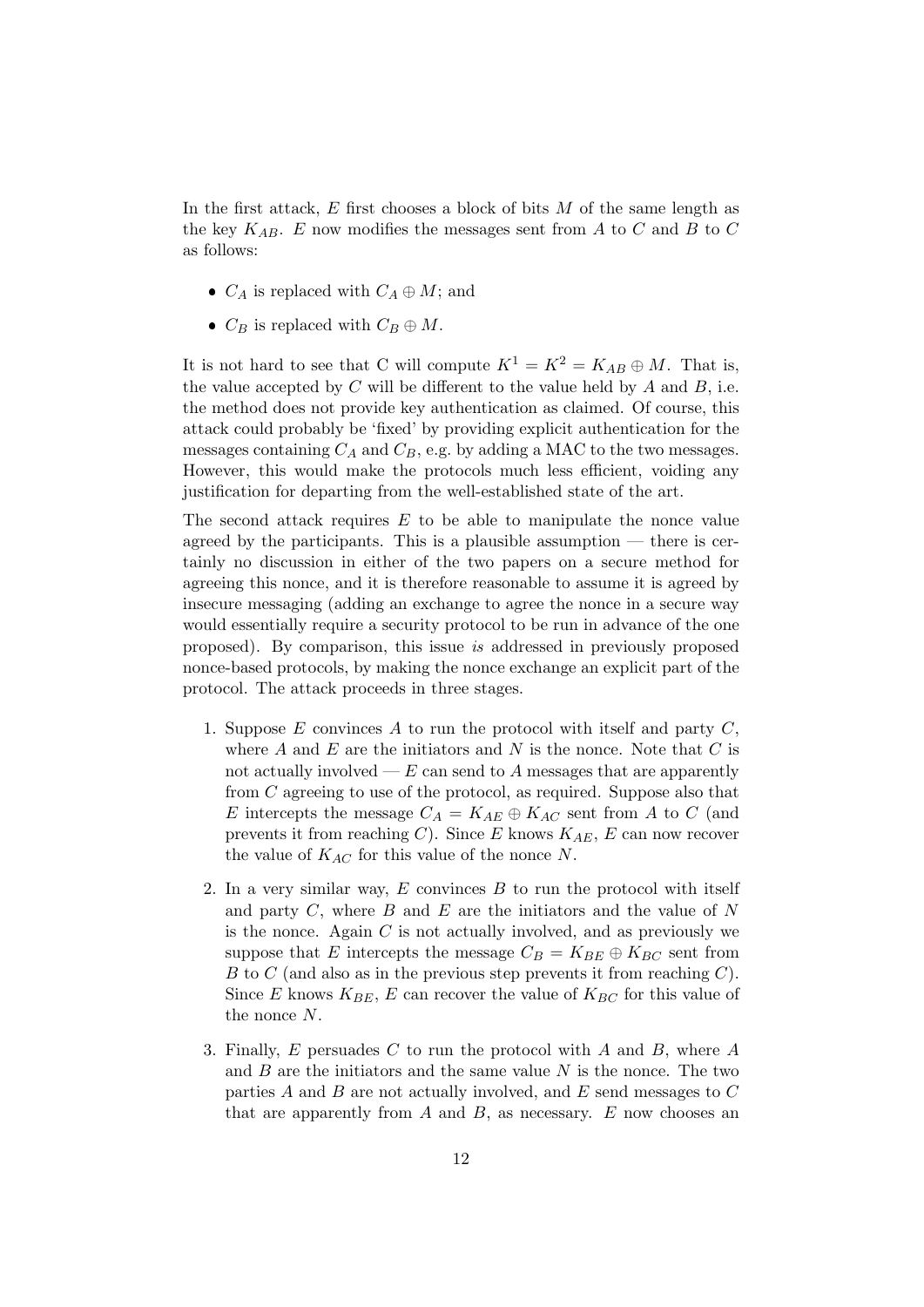arbitrary key $K^*$  and sends both  $C^*_A=K_{AC} \oplus K^*$  to  $C$  (impersonating A), and  $C_B^* = K_{BC} \oplus K^*$  to C (impersonating B), where  $K_{AC}$  and  $K_{BC}$  are the values learnt from the first two steps of the attack. It is straightforward to see that C will accept  $K^*$  as a valid group key shared with A and B, whereas in fact it is known to  $E$  (and not to A and  $B$ ).

It is important to note that no party is asked to use the same nonce value twice, so even if all parties keep a record of all the nonce values they have used (and refuse to reuse a value) the attack can still operate.

# <span id="page-12-0"></span>7 Schemes B1 and B2

The schemes are essentially the same as Scheme A3 in Paper A, with some slight variations in the wording. More precisely the schemes in Paper B have the following relationship to the schemes in Paper A.

- Scheme B1 (given in  $\S3$  of Paper B) is precisely the same as the threeparty version of Scheme A1.
- Scheme B2 (described in  $\S 4$  of Paper B) is a group key distribution scheme and comes in two variants. The first variant (see §4.1 of Paper B) involves multiple uses of Scheme A1, in a somewhat inefficient way. The second variant  $(\S4.2)$  is the same as the *n*-party variant of Scheme A2, i.e. it involves use of a binary tree.

Just as in Paper A, claims are made about the efficiency of the schemes, completely ignoring the fact that use of the scheme involves computing a KDF.

### <span id="page-12-1"></span>8 A related paper

#### 8.1 The schemes

In this last main part of the paper we consider the multiparty computation schemes described by Harn, Xia and Hsu [\[8\]](#page-16-2). The paper describes three schemes, all of which will work for an arbitrary number of parties but which are only explicitly given for three (or, in the third case, four) parties. We follow the same approach here, observing that the generalisation to the multiparty case is clear.

All schemes have the same goal, namely to enable the evaluation of  $d_A$  +  $d_B + d_C$  without parties A, B and C divulging the values of  $d_A$ ,  $d_B$  and  $d_C$ ,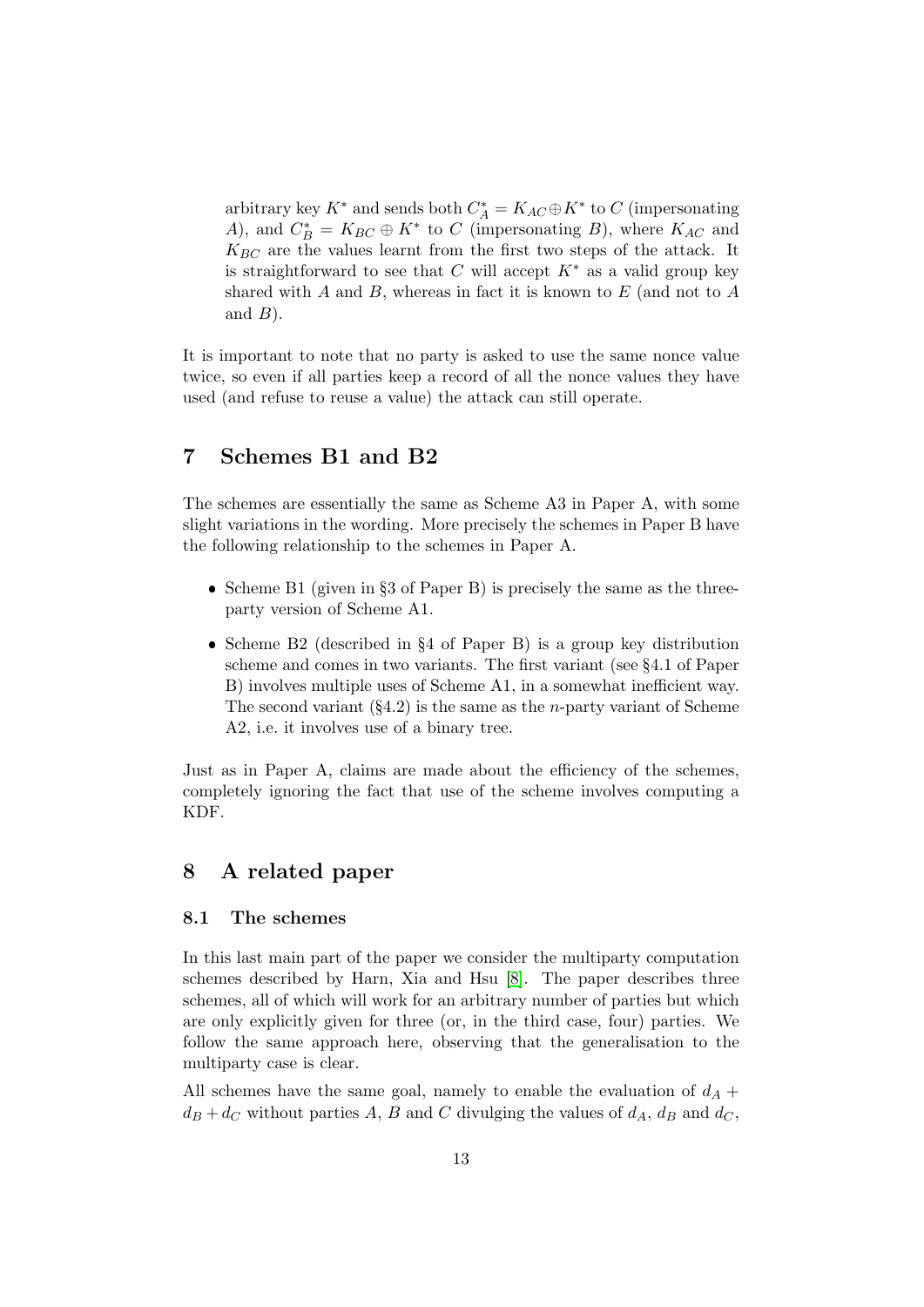respectively, to any other party. In all three schemes, the involved parties A, B and C (and D in the third scheme) have pre-established shared secret keys  $(K_{XY}$  shared by parties X and Y) which are only ever used once, i.e. new shared keys must be established prior to every use of the scheme.

- 1. In the first scheme A (who knows  $d_A$ ) computes and broadcasts  $\Delta_A =$  $d_A + K_{AB} + K_{AC}$ . Analogously, B and C compute and broadcast  $\Delta_B = d_B - K_{AB} + K_{BC}$  and  $\Delta_C = d_C - K_{AC} - K_{BC}$ . As a result all three parties can compute  $\Delta_A + \Delta_B + \Delta_C = d_A + d_B + d_C$ ; however, no information is divulged regarding  $d_A$ ,  $d_B$  or  $d_C$ . As the authors observe, the same calculation can be performed by any party who intercepts the broadcasts, and hence the scheme does not preserve confidentiality.
- 2. The second scheme is the same as the first except that C does not broadcast  $\Delta_C$ . As a result, C is the only party able to compute  $d_A$  +  $d_B + d_C$ , i.e. it provides confidentiality of the computed value.
- 3. The third scheme is somewhat similar to the second scheme and involves a fourth party  $D$ , who is the only party able to compute  $d_A$  +  $d_B + d_C$ . The computed and broadcast values in this case are  $\Delta_A^* =$  $\Delta_A + K_{AD}, \Delta_B^* = \Delta_B + K_{BD}$  and  $\Delta_C^* = \Delta_C + K_{CD}$ , and D recovers  $d_A + d_B + d_C$  as  $\Delta_A^* + \Delta_B^* + \Delta_C^* - K_{AD} - K_{BD} - K_{CD}$ .

#### 8.2 Specification issues

The use of addition as the operator in the above descriptions suggests that all values are to be treated as integers, i.e. elements of  $\mathbb{Z}$ . However, whilst the scheme would work after a fashion in this scenario, it would also leak information about the values  $d_A$ ,  $d_B$  and  $d_C$ . To see this, suppose that in the case of the first scheme all the keys  $K_{XY}$  are chosen to lie in the range  $[0, N-1]$  for some large N. Then if it happens that  $\Delta_A = d_A + K_{AB} + K_{AC}$ equals  $2N + \epsilon$  for some positive  $\epsilon$ , then it immediately follows that  $d_A \geq \epsilon + 2$ , i.e. anyone listening to the broadcast can potentially learn information about  $d_A$ .

It would seem likely that all the values  $(d_A, d_B \text{ and } d_C \text{ and the keys } K_{XY})$ are intended to be chosen from the range  $[0, N-1]$  for some large N, and that all the additions and subtractions are computed modulo  $N$ . If the keys are chosen uniformly at random from  $[0, N - 1]$ , then the protocol should not leak information about the values  $d_A$ ,  $d_B$  and  $d_C$ ; however, again, no advice is given on the choice of the keys.

The above interpretation seems reasonable in the light of the fact that an alternative version of the first scheme is described in which (a) addition is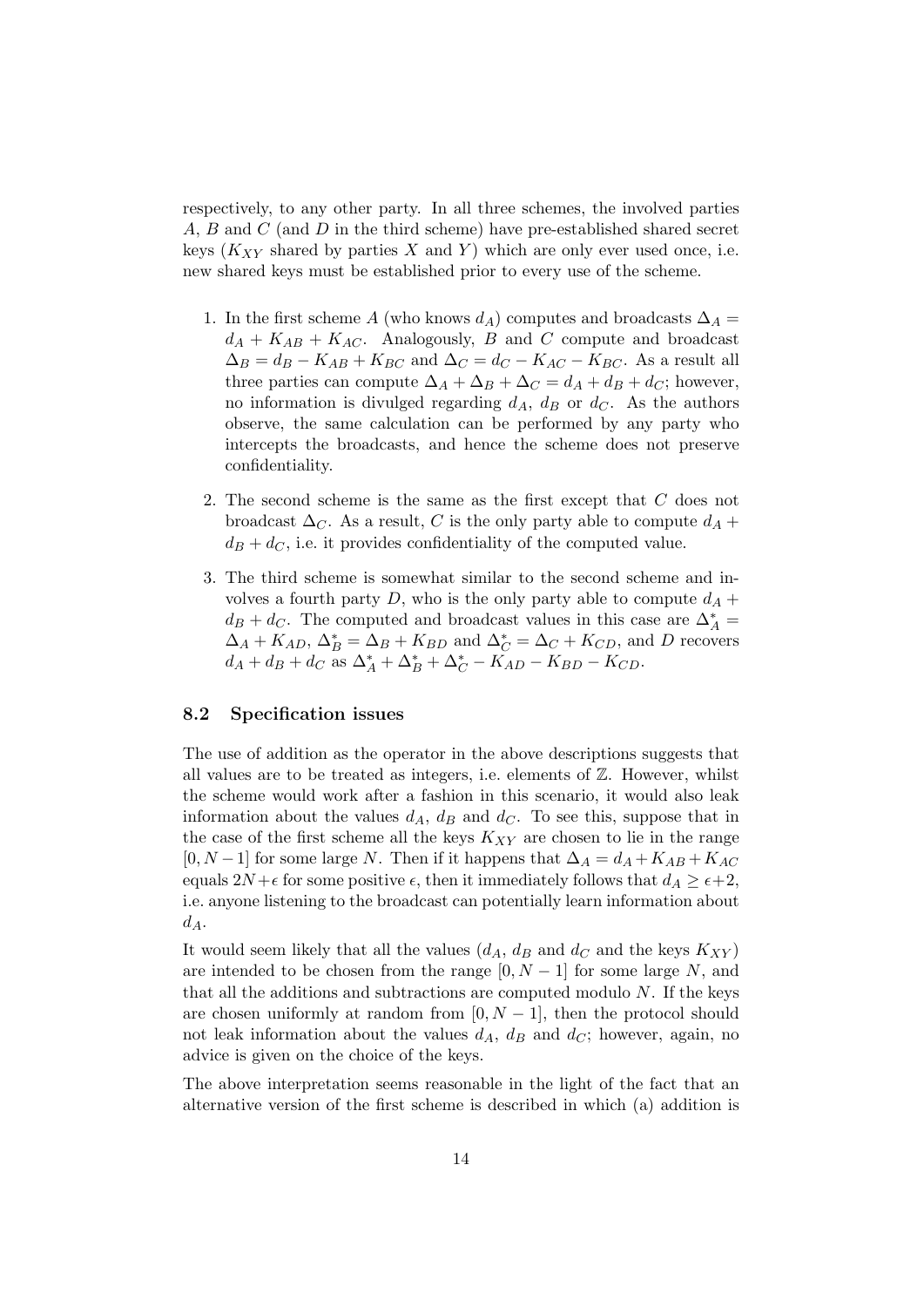replaced by multiplication, and (b) subtraction is replaced by multiplication by the multiplicative inverse. This version would make no sense if calculations were in  $\mathbb{Z}$ , since there are no multiplicative inverses in  $\mathbb{Z}!$  Indeed, the most likely interpretation of the multiplicative version of the scheme is for  $N$  to be chosen to be a prime, so that every value has a multiplicative inverse. More generally, it would make far more sense for the scheme to be described in the context of an arbitrary group (of suitably large size).

#### 8.3 Other shortcomings

If we suppose that the schemes are specified in the context of an arbitrary group, then, although the system now works, problems still remain. We focus on two such issues.

- No authentication. None of the schemes enable the participants to verify the origin or integrity of the broadcast messages. This issue is not addressed by the authors. Without origin/integrity protection, the scheme would appear to be unusable. Of course, such properties could be provided by layering the protocol on top of another protocol that provides integrity and authenticity protection for transferred messages. However, this would significantly increase the complexity of computations, communications and key management, very probably rendering any claimed advantages over rival schemes invalid.
- $\bullet$  *Output value control.* Whilst this may not be an issue in all applications, the way in which the first scheme is designed enables one party to control the final computed value, i.e.  $d_A + d_B + d_C$ . The party wishing to do this simply waits for the other parties to broadcast their messages, and chooses their  $d_X$  value to give the desired outcome. Such an attack will work regardless of the number of participants.

### <span id="page-14-0"></span>9 Concluding remarks

We have analysed a range of key establishment schemes proposed in two recent papers. There are a number of major issues with these schemes, which we now summarise.

- The schemes have a range of serious security weaknesses, which potentially allow active opponents of the protocols to learn keys that they should not  $-$  this arises partly because at no point are the security assumptions on which the protocols rest made clear.
- All the schemes are claimed to be highly efficient ('lightweight') since they rely on computation of bit-wise exclusive-or operations to obtain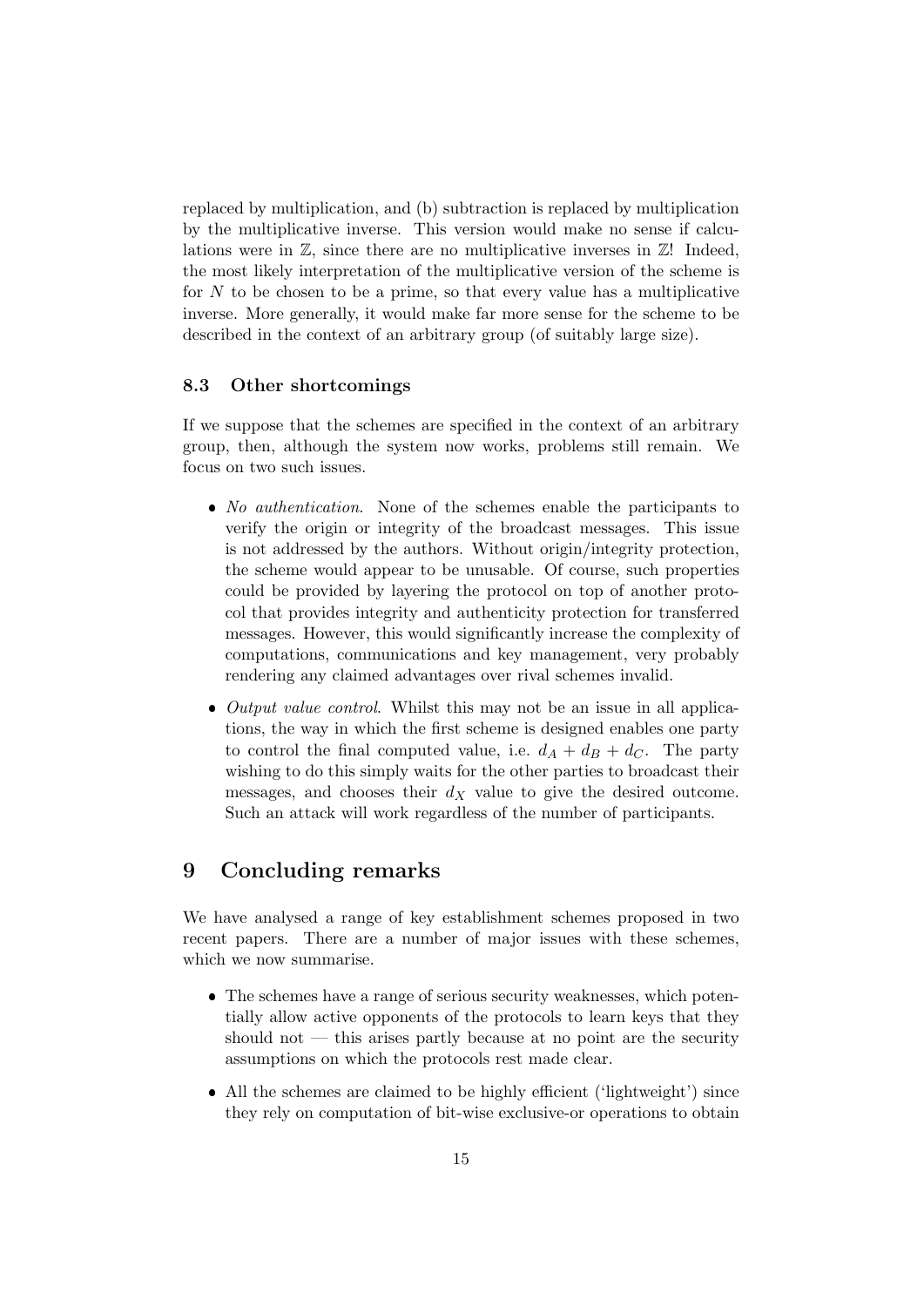the session key. However, in no case is a reference made to the fact that all the schemes require all parties to perform at least one key derivation computation, the cost of which makes the schemes no more lightweight than many rival schemes based on symmetric cryptography.

 Paper B is essentially a subset of paper A. Paper A does not refer to Paper B and neither does Paper B refer to Paper A. It appears they were submitted in parallel, although it is difficult to be sure since the published version of Paper A does not disclose when the first version was submitted.

In conclusion, neither of the key distribution papers add anything significant to the literature, especially as no attempt is made to compare the schemes to the prior art, provide a detailed description of (let alone prove) their security properties, or give a fair description of their computational complexity. The issues raised by publishing the same material twice also merit careful consideration.

Finally, the proposed use of a similar approach to achieve multiparty computation is also shown to have significant shortcomings, not least that the specification is very incomplete and that the results of performing the protocols are completely unauthenticated.

# References

- <span id="page-15-4"></span>[1] C. Boyd and A. Mathuria. Systematic design of key establishment protocols based on one-way functions. IEE Proceedings — Computers and Digital Techniques, 144:93–99, March 1997.
- <span id="page-15-0"></span>[2] C. Boyd, A. Mathuria, and D. Stebila. Protocols for Authentication and Key Establishment. Information Security and Cryptography. Springer, 2nd edition, 2020.
- <span id="page-15-1"></span>[3] C. Cremers and M. Horvat. Improving the ISO/IEC 11770 standard for key management techniques. In L. Chen and C. J. Mitchell, editors, Security Standardisation Research — First International Conference, SSR 2014, London, UK, December 16-17, 2014. Proceedings, volume 8893 of Lecture Notes in Computer Science, pages 215–235. Springer, 2014.
- <span id="page-15-2"></span>[4] C. Cremers and M. Horvat. Improving the ISO/IEC 11770 standard for key management techniques. Int. J. Inf. Sec.,  $15(6):659-673$ ,  $2016$ .
- <span id="page-15-3"></span>[5] L. Gong. Using one-way functions for authentication. ACM Computer Communication Review, 19(5):8–11, October 1989.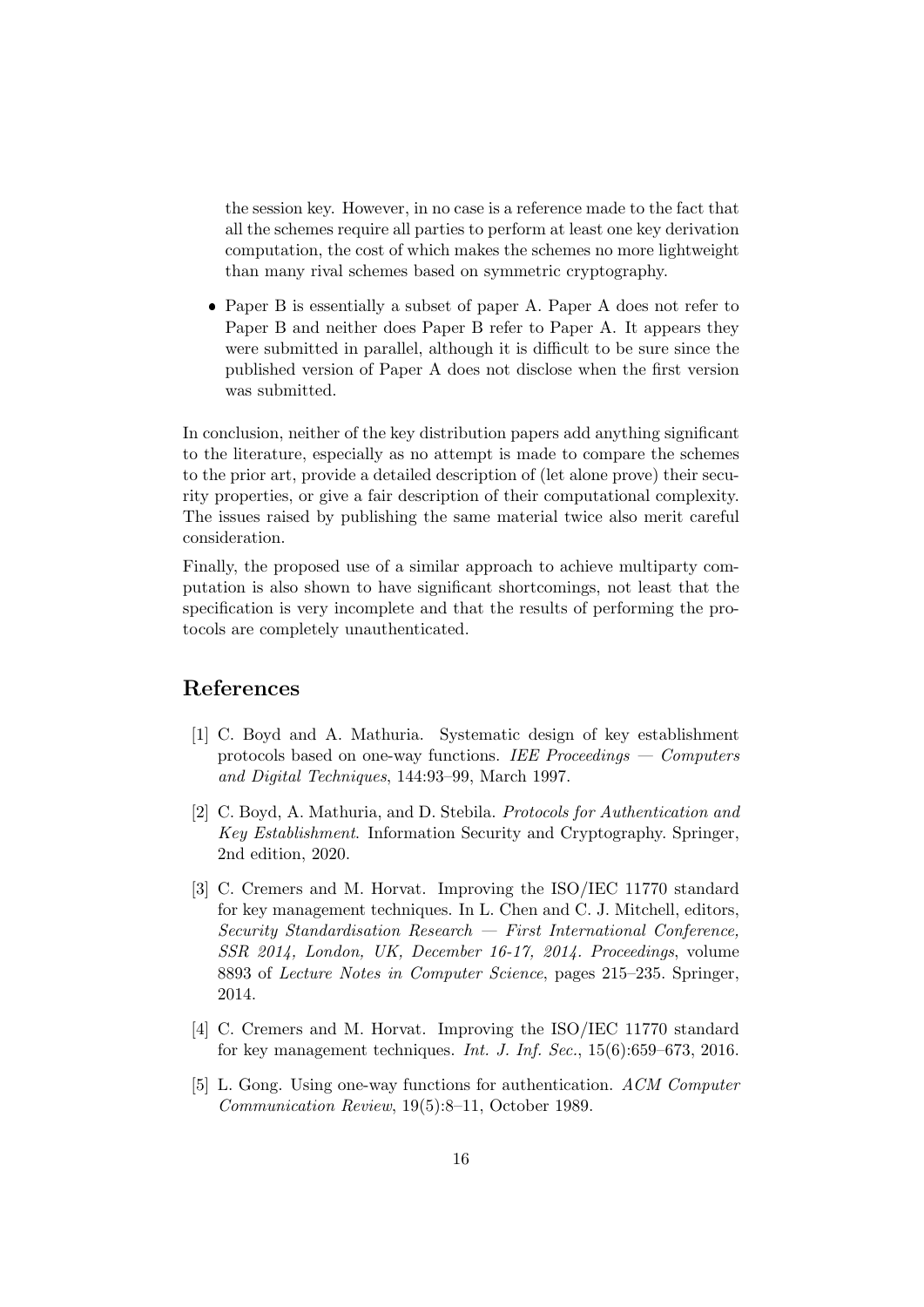- <span id="page-16-0"></span>[6] L. Harn, C. Hsu, and Z. Xia. Lightweight group key distribution schemes based on pre-shared pairwise keys. IET Commun., 14(13):2162–2165, 2020.
- <span id="page-16-1"></span>[7] L. Harn, C. Hsu, and Z. Xia. Lightweight and flexible key distribution schemes for secure group communications. Wireless Networks, 27:129– 136, 2021.
- <span id="page-16-2"></span>[8] L. Harn, Z. Xia, and C. Hsu. Non-interactive secure multi-party arithmetic computations with confidentiality for P2P networks. Peer-to-Peer Netw. Appl., 14(2):722–728, 2021.
- <span id="page-16-8"></span>[9] International Organization for Standardization, Genève, Switzerland.  $ISO/IEC 11770-2:1996$ , Information technology — Security techniques  $-$  Key management  $-$  Part 2: Mechanisms using symmetric techniques, 1996.
- <span id="page-16-10"></span>[10] International Organization for Standardization, Genève, Switzerland.  $ISO/IEC$  9797-1, Information technology — Security techniques  $Message$  Authentication Codes  $(MACs)$  – Part 1: Mechanisms using a block cipher, 2nd edition, 2011.
- <span id="page-16-3"></span>[11] International Organization for Standardization, Genève, Switzerland.  $ISO/IEC 11770-6:2016$ , Information technology — Security techniques  $-$  Key management  $-$  Part 6: Key derivation, 1st edition, 2016.
- <span id="page-16-9"></span>[12] International Organization for Standardization, Genève, Switzerland.  $ISO/IEC$  11770-2:2018, IT Security techniques  $-$  Key management — Part 2: Mechanisms using symmetric techniques, 3rd edition, 2018.
- <span id="page-16-5"></span>[13] J. Kohl and C. Neuman. RFC 1510, The Kerberos Network Authentication Service (V5). Internet Engineering Task Force, September 1993. <https://tools.ietf.org/html/rfc1510>.
- <span id="page-16-6"></span>[14] J. T. Kohl. The use of encryption in Kerberos for network authentication. In G. Brassard, editor, Advances in Cryptology —  $CRYPTO$ '89, 9th Annual International Cryptology Conference, Santa Barbara, California, USA, August 20–24, 1989, Proceedings, volume 435 of Lecture Notes in Computer Science, pages 35–43. Springer-Verlag, Berlin, 1990.
- <span id="page-16-7"></span>[15] A. J. Menezes, P. C. van Oorschot, and S. A. Vanstone. Handbook of Applied Cryptography. CRC Press, Boca Raton, 1997.
- <span id="page-16-4"></span>[16] E. Rescorla. RFC 8446, The Transport Layer Security (TLS) Protocol Version 1.3. Internet Engineering Task Force, August 2018. [https:](https://tools.ietf.org/html/rfc8446) [//tools.ietf.org/html/rfc8446](https://tools.ietf.org/html/rfc8446).